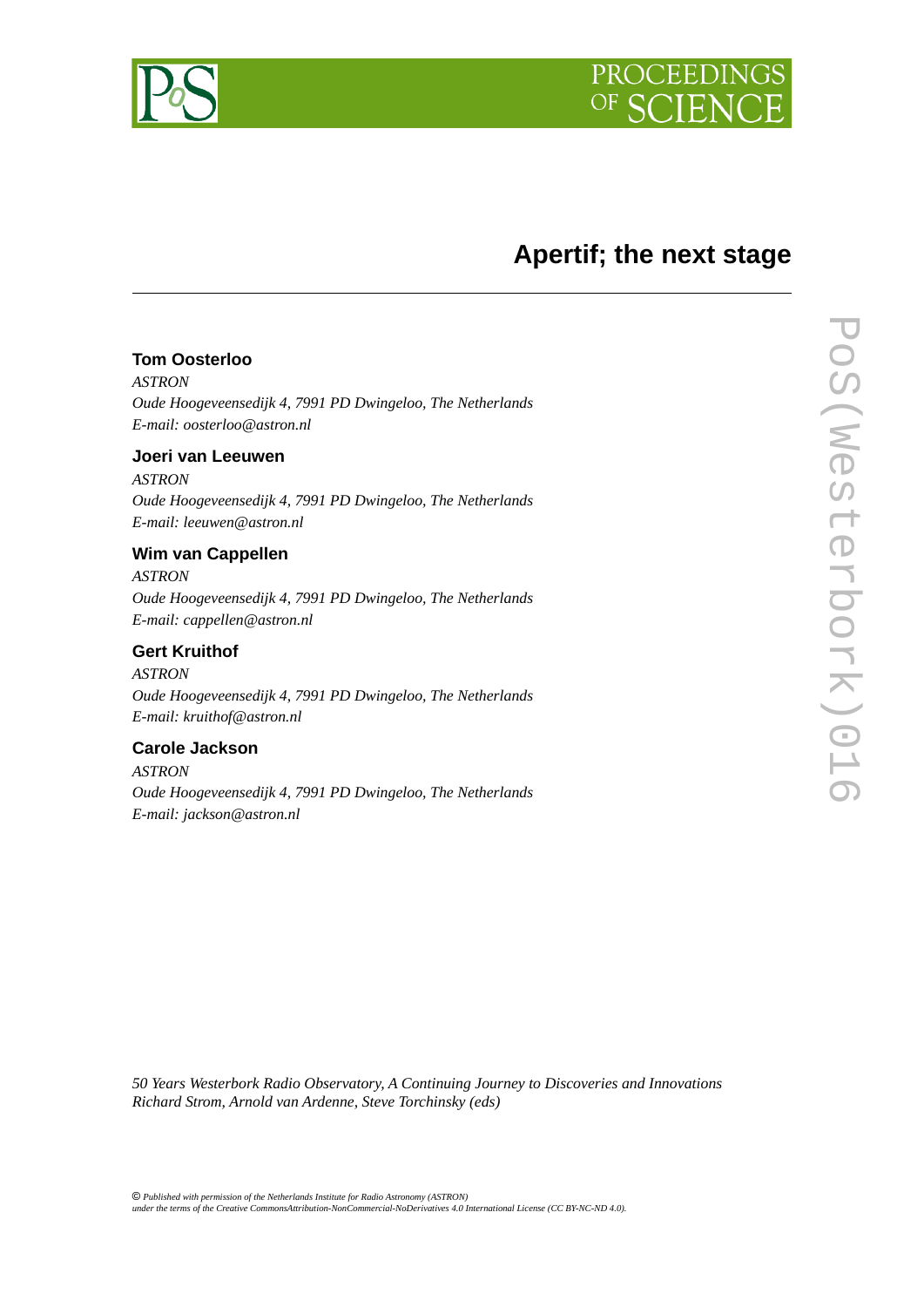# **Apertif; the next stage**

# **Chapter 15.1 Observing Perspectives with Apertif**

Tom Oosterloo\*

Relation as made several fundamental contributions to science.<br>Among these are the detection of the cosmic microwave background,<br>the discovery of pulsars, revealing the existence of active galactic nu-<br>clei, and detailed s adio astronomy has made several fundamental contributions to science. Among these are the detection of the cosmic microwave background, the discovery of pulsars, revealing the existence of active galactic nuwhich played an important role in the discovery of dark matter. In order to maintain this momentum of discovery, the performance of radio telescopes has to be improved continuously. One of the main limitations of current radio telescopes is their relatively poor performance for doing deep, high spatial resolution surveys of large regions of the sky. In many other wave bands, very large data sets resulting from large surveys covering large fractions of the sky are now available. These data sets have a large impact because they enable statistical studies on a scale not possible before, while they also are, because of their scale, rich sources of rare (and thus interesting) types of objects. The fact that the data from these surveys are publicly available is an important additional factor contributing to their success. This has, to some extent, made astronomy more democratic. Instead of data being available to only those who have access to a telescope, everybody can just take the data from a public archive.

So far, radio astronomy has played a relatively limited role in this 'new' astronomy which is based on large public surveys. A number of important radio surveys are available (e.g., WENSS, NVSS, FIRST, HIPASS, Alfalfa) but they are, compared to the quality and depth of the large surveys in other wave bands, of limited sensitivity and/or spatial resolution. This will change, of course, with the advent of the Square Kilometre Array (SKA), but in the mean time significant improvements can already be realised. One of the main reasons radio surveys are lagging behind those in other branches of astronomy is that, given the sensitivity and field of view of current radio telescopes, it is very expensive in terms of amounts of observing time to survey large volumes of space with sufficiently high sensitivity and resolution. Hence, the available radio surveys are either relatively shallow or have very low resolution, or both. An obvious solution to this problem is to enlarge the field of view of a radio telescope so that large areas can be surveyed much faster. ASTRON has been leading such

\* ASTRON, The **Netherlands**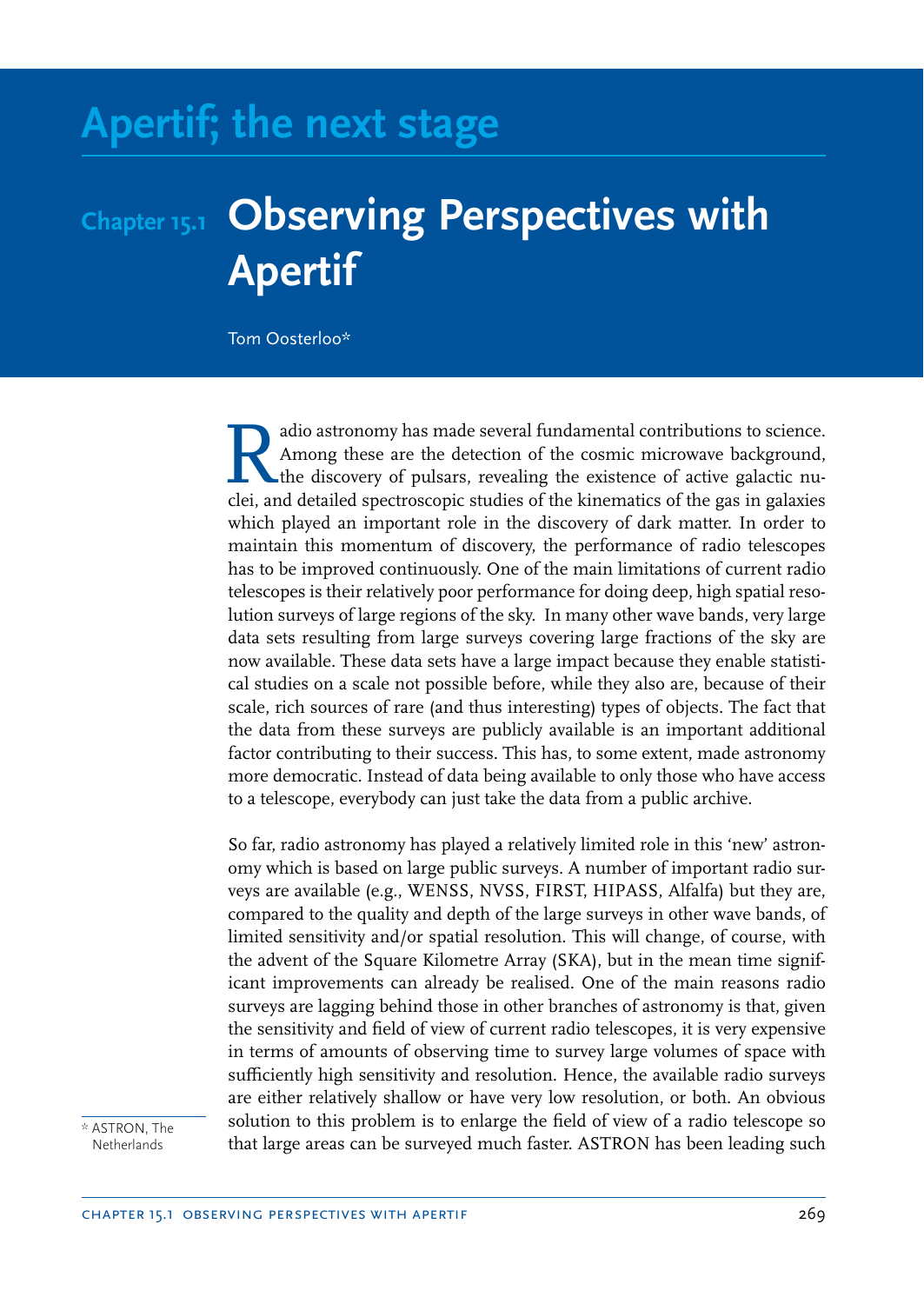efforts with LOFAR at low frequencies and with Apertif in the 1-2 GHz band. Both instruments will produce very large datasets covering much of the sky and it is likely that these data sets will have a major impact on how radio astronomy is done, as well as on the role of radio data in modern survey astronomy. Given the large frequency range the combined data sets from LOFAR and Apertif will cover, there is, in fact, a very useful and unique synergy between both instruments. They will also play an important role in preparing radio astronomy for the era of the SKA. Below, we briefly describe the main science topics of Apertif in the context of the issues discussed above.

# **1. Gas and galaxy evolution**

One of the main scientific applications of Apertif is to observe large volumes of space in order to make a full inventory of the detailed properties of the neutral hydrogen (HI) in galaxies and see what these can tell about the structure and evolution of galaxies. Detailed spatially resolved studies of the HI in galaxies has been one of the key science areas of the WSRT since the 1970s and these have greatly contributed to improving our understanding of galaxies. However, although these studies have been very successful, these HI surveys, because of the characteristics of the WSRT, have been limited to relatively small samples of galaxies in the nearby Universe (e.g. the WHISP and ATLAS<sup>3D</sup> surveys) and do not match the large surveys in other wavebands. A few large surveys of the HI content of galaxies have been done with other instruments (HIPASS with Parkes and Alfalfa with Arecibo), but these are based on observations with single-dish telescopes which do not spatially resolve the objects and hence give much less information on the internal distribution and kinematics of the HI in galaxies. They only provide the global HI properties, such as total HI mass and overall rotation velocity. Interesting science can be done with such data and many interesting results have been obtained, in particular concerning global scaling relations such as how the gas content varies with galaxy mass and other global galaxy properties. But these data are less suitable for studying which phenomena drive the existence of these scaling relations because one cannot see what is going on in the galaxies. The key improvement Apertif will bring is that it will provide a very large database of *spatially resolved information* on the HI in galaxies instead of on global properties only. Hence, not only can the scaling relations be investigated, but in addition also the mechanisms responsible for these scaling relations because the processes occurring in the galaxies can be imaged. This huge improvement will bring extragalactic HI studies to a different level and makes it possible to much better understand the scaling relations. Figure 1, taken from a project done with the old WSRT to prepare for Apertif, illustrates what a typical Apertif HI detection will look like and the kind of information Apertif will give on a very large number of galaxies.

With such information, the properties of the neutral hydrogen in galaxies as function of mass, type and environment can be studied in much better detail. For example, analysis of the Alfalfa survey has shown that larger galaxies



*Figure 1. Illustration of what a detection will look like at the typical distance of a galaxy in the shallow HI survey. on top of an optical image taken from the Sloan Digital Sky Survey. The HI data were taken with the 'old' WSRT as part of a project to prepare for the Shallow Apertif HI survey (Wang et al. 2013, MNRAS, 433, 270). The spatial resolution of the HI image is 30 arcsec. Contour levels are 8, 16,32, 64 10<sup>19</sup> cm-2 .*

(i.e. galaxies with more stars) have relatively less gas and also that galaxies in dense environments (i.e. many galaxies per unit volume) also tend to have less gas. The imaging capability of Apertif will allow us to understand the mechanisms driving such trends. Figure 2 shows an example of the processes that influence the gas content of galaxies, based on a WSRT observation of the HI in and around a group of galaxies in a relatively dense environment. Apart from detecting the gas in the galaxies, the data also show a large cloud complex of gas in between the galaxies. This complex resulted from tidal interactions between some of the galaxies, leading to the removal of gas from these galaxies. If such interaction occur often, this may explain the lower gas content of galaxies in environments such as galaxy groups. Apertif will reveal a large number of such cases which will make it possible to obtain a complete overview of the mechanisms that control the gas content of galaxies.

In addition, the broad observing band of Apertif allows, for the first time, to detect large samples of distant (and hence younger) galaxies. This means that the *evolution* of gas in galaxies with redshift can be addressed. The improvement offered with Apertif will be dramatic. Currently, we know about the HI in about 40,000 galaxies, of which 99.9 % are from single-dish observations of galaxies in the relatively nearby Universe out to look-back times of at most 0.5 Gyr. Hence we can only study how galaxies have evolved over such a relatively short period compared to the age of the Universe (which is about 13.7 Gyr). The surveys done with Apertif will result in more than one hundred thousand spatially resolved detections, most of which will be of galaxies above  $z = 0.05$ ,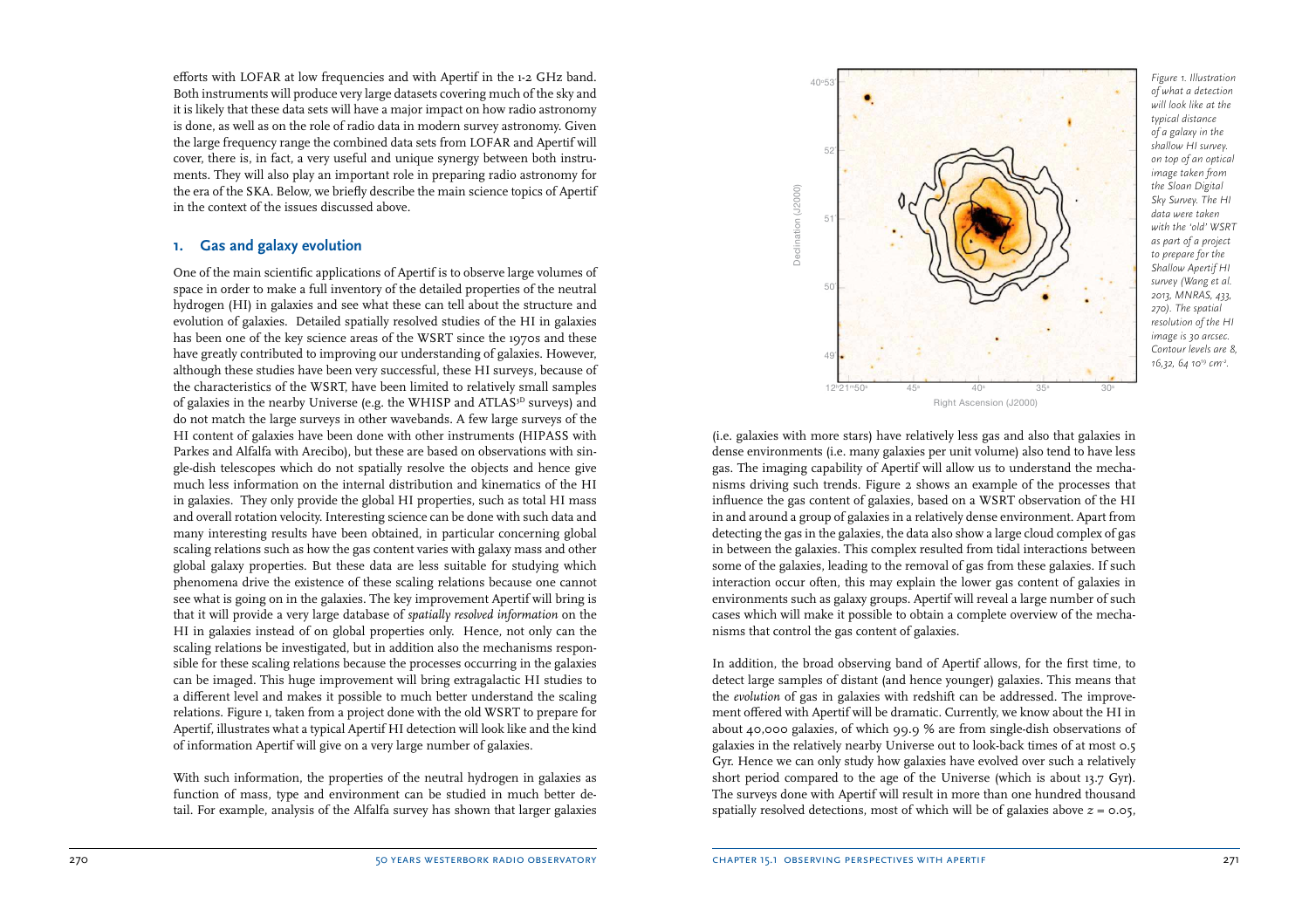i.e. up to look-back times of 3 Gyr. Hence the evolution of the gas properties of galaxies can be studied over a much larger time span.

*Figure 2. HI image of a large intra-galactic HI cloud in a group of galaxies, illustrating one of the type of features the Medium-Deep Survey will reveal in large numbers. This cloud shows that interactions between the galaxies have occurred which is relevant information for studying how the galaxies evolved. Contour levels are 2 (red), 5 (orange) and 10 (blue) x 10<sup>19</sup> cm-2. The faintest contour corresponds to the detection level of the Medium-Deep survey.*

One of the main issues in this context is the role gas and gas accretion plays in the evolution of galaxies. In general, all stars in a galaxy form from the gas in that galaxy. The observed levels of star formation in galaxies is such that the time scale on which all gas in a galaxy should be completely consumed by star formation is typically of order of 1 Gyr, i.e. much shorter than the age of the Universe. Therefore one would expect to see a fast decrease with time of the average gas content of galaxies. In the past, the levels of star formation in galaxies were even higher, leading to even shorter depletion time scales for the gas in distant galaxies. However, this is not observed: the typical gas content of galaxies is almost constant with time, also on time scales longer than 1 Gyr. This is very puzzling and clearly something is missing in our understanding of how galaxies evolve. Apparently the decrease of the gas reservoirs in galaxies is offset by some mechanism, for example the accretion of new supplies of gas.

One possibility is that galaxies accrete gas from the inter-galactic environment. Interestingly, most of ordinary matter in the Universe is not located in galaxies, but is still 'freely floating' in the large spaces in between galaxies in the form of warm, ionised gas. Modern numerical simulations predict that, given the right conditions, part of this intragalactic gas cools and falls into galaxies, providing a channel by which galaxies can acquire fresh gas and thus keep their gas supply to higher levels. In the last decade, several deep WSRT studies have been done



to try to detect this gas accretion and some very interesting results have been obtained. Figure 3 shows an example from a deep WSRT observation of the edge-on disk galaxy NGC 891, a galaxy very similar in size and type as our Milky Way. Given that the galaxy is seen edge-on, one can study the vertical extent of the HI. Figure 3 shows that large gas reservoirs are detected outside the galaxy. Part of this gas is connected to a gas cycle which exists in disk galaxies in the form of gas being blown out of the galaxy by supernovae connected to the star formation in the galaxy. At later times, this gas will rain back onto the galaxy. However, another part of the gas has kinematics which is not consistent with this gas cycle and is possibly gas that is being accreted from outside. Due to the large amount of observing time needed to make images like the one in Figure 3, only very few galaxies have been studied for the presence of such gas accretion and our picture of the role of accretion is very incomplete. The Apertif surveys will reveal many cases of this gas accretion and will provide crucial information on how galaxies can acquire gas and will contribute to understanding this fundamental aspect of how the gas content of galaxies evolves with time.

### **2. The smallest galaxies, and smaller.**

One other key topic for Apertif is to investigate the limits of galaxy formation. The very smallest galaxies are very vulnerable objects. Their gravitational field is very weak and it does not take much to disturb such galaxies, or even to destroy them. In addition, the gas densities in these small galaxies is so low that the gas is not able to cool anymore into dense gas clouds, something which is necessary to form stars. Hence, it is expected that below a certain mass, galaxies cannot exist anymore, either because they have been destroyed by larger neighbouring galaxies, or because they were so small that no stars can have formed. It is not known what this lower limit to galaxies is. Knowing this limit is important because it gives vital information on the conditions occurring in the very early Universe when galaxies first form and which inhibit the formation of the smallest galaxies.



*Figure 3. Image of HI in the edge-on galaxy NGC 891 as obtained from a deep WSRT observation (Oosterloo et al. 2007). The orange depicts the stars in this galaxy, the blue the HI. The data clearly show that the HI extends well above and below the stellar disk of NGC 891 with, in particular in the NW, large streamers of gas. Detailed study of the kinematics of this gas shows that a large fraction of this extra-planar HI corresponds to HI blown out of the disk by supernovae connected to the star formation in the disk. This gas will rain down on the disk at later times. Another large part of the gas (e.g. the NW streamer) cannot be part of this gas cycle because its kinematics is not consistent with it. Possibly this 'anomalous' gas is gas that is being accreted from intergalactic space*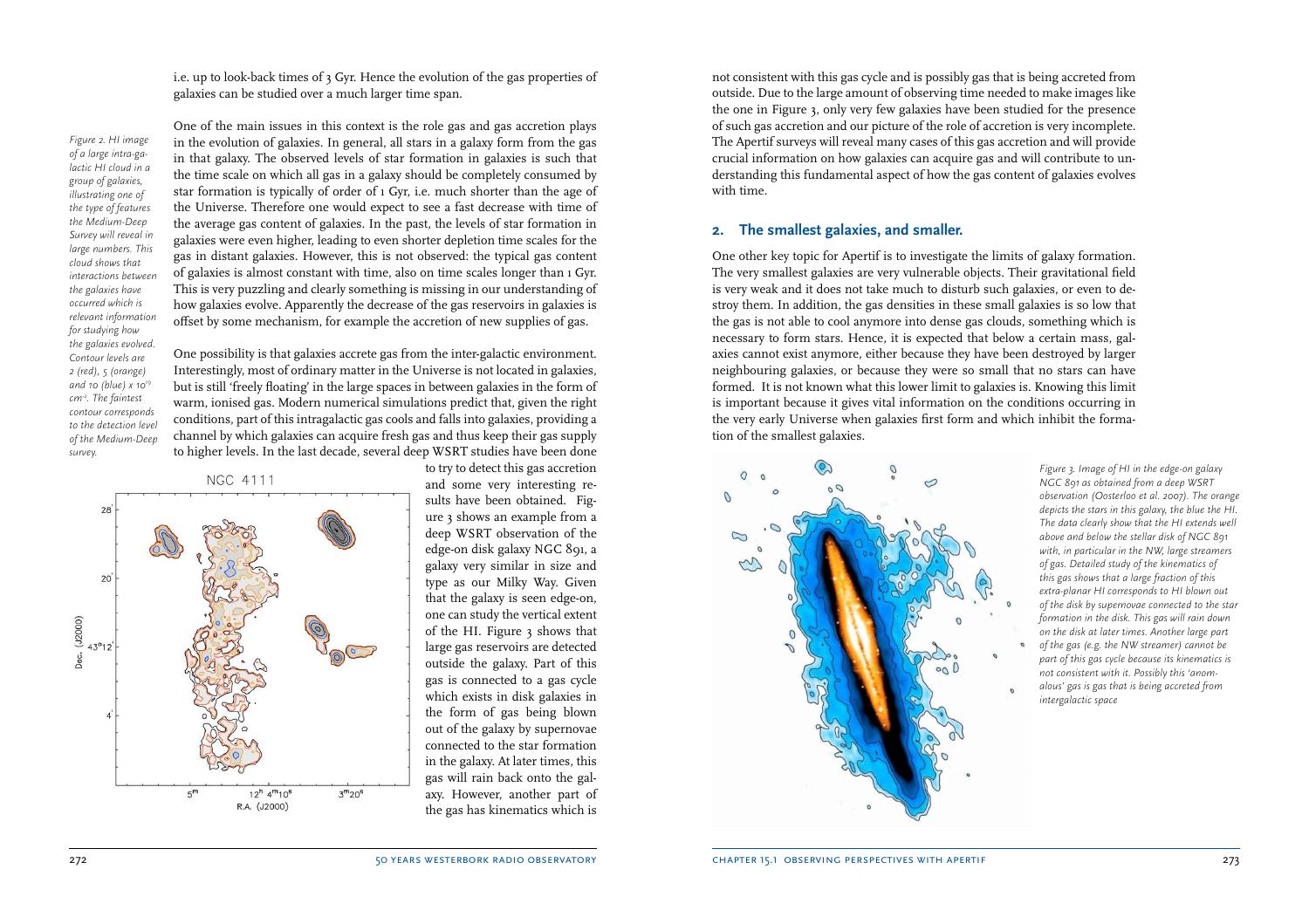The smallest galaxies are expected to be very gas rich (i.e most of the ordinary matter is in the form of gas, not in stars). This is because gas may exist in the galaxy, but it is not dense enough to form stars because the gravitational potential well is not strong enough to create densities high enough for star formation. Only one or two examples of such very small, very gas rich galaxies are known. One example is shown in Figure 4 which shows Leo T as observed with the WSRT. Leo T, located about 400 kpc from the Galaxy, has an HI mass of just above 105 Msol and a stellar mass about 1/5-th of the HI mass, so it is gas dominated. In the optical, Leo T is hardly visible, but in HI the galaxy is very bright. Several cosmological models predict that objects like Leo T should not exist because the conditions in the early Universe were such that star formation in objects of the size of Leo T was not possible. Yet, Leo T does exist indicating that our understanding of the early Universe is not complete. It is clear that we have to know much more about how many objects like Leo T, or even smaller, exist and in which galaxy environments they are more likely to be found. In this way we obtain important constraints on what the early Universe looked like.

Because these small galaxies are small and therefore faint, they can only be detected in the very local Universe, up to distances of a few megaparsec. Hence, to survey a cosmic volume large enough to be able to detect a reasonable number of such small galaxies, the only viable strategy is to survey a large region of the sky. This will be made possible thanks to the large field of view of Apertif and it is expected that Apertif will discover a large number of systems like Leo T, providing important input for cosmological models.

*Figure 4. Image of Leo T, the smallest gas bearing galaxy known. The grey scale depicts the optical image of Leo T, visible as the small concentration of stars in the centre (most stars in the image are Galactic foreground stars). The contours show the HI distribution as observed with the WSRT.*



### **3. AGN and AGN feedback**

All large galaxies have a super-massive black hole (SMBH), typically a 100 million times more massive than the Sun, in their centre. Such a SMBH will accrete material from its immediate surroundings, making it even more massive. This is a very violent process, creating extreme physical conditions around the SMBH. As a result, not all the accreted material falls in the SMBH, but a significant fraction is ejected away from the SMBH, often in the form of narrow jets of plasma at very high speeds (close to the speed of light). If this happens, the object is called an Active Galactic Nucleus (AGN). The plasma jets interact with the interstellar medium of the galaxy, creating massive, fast galactic outflows of gas by which galaxies can lose a significant fraction of their gas supply. This has a large impact on the ability for the galaxy to form stars because less gas means less stars can form. In particular for large galaxies, this process is thought to play an important role in their evolution.

Given the enormous amount of energy involved, one would expect that these outflows consist of hot, highly ionised gas. However, one of the surprises in the last decade, and to which the WSRT has made important contributions, has been that in many objects these fast outflows are instead mainly composed of cold (10-100 K) gas. Such cold gas outflows are detectable as very broad HI absorption profiles in the spectrum towards a bright radio continuum source (see Figure 5 for an example). It is not well understood why the outflows are predominantly cold. Given the relevance of fast gas outflows for galaxy evolution, it is important to understand this and so improve our understanding of these outflows.



*tion of a fast, cold outflow in the radio galaxy 3C293. HI absorption is detected over a very large range of velocities. The deep component is caused by the normal interstellar medium in this galaxy. The broad, shallow component toward lower velocities is due to the fast outflow of atomic hydrogen, driven by the AGN in the centre of NGC 293.*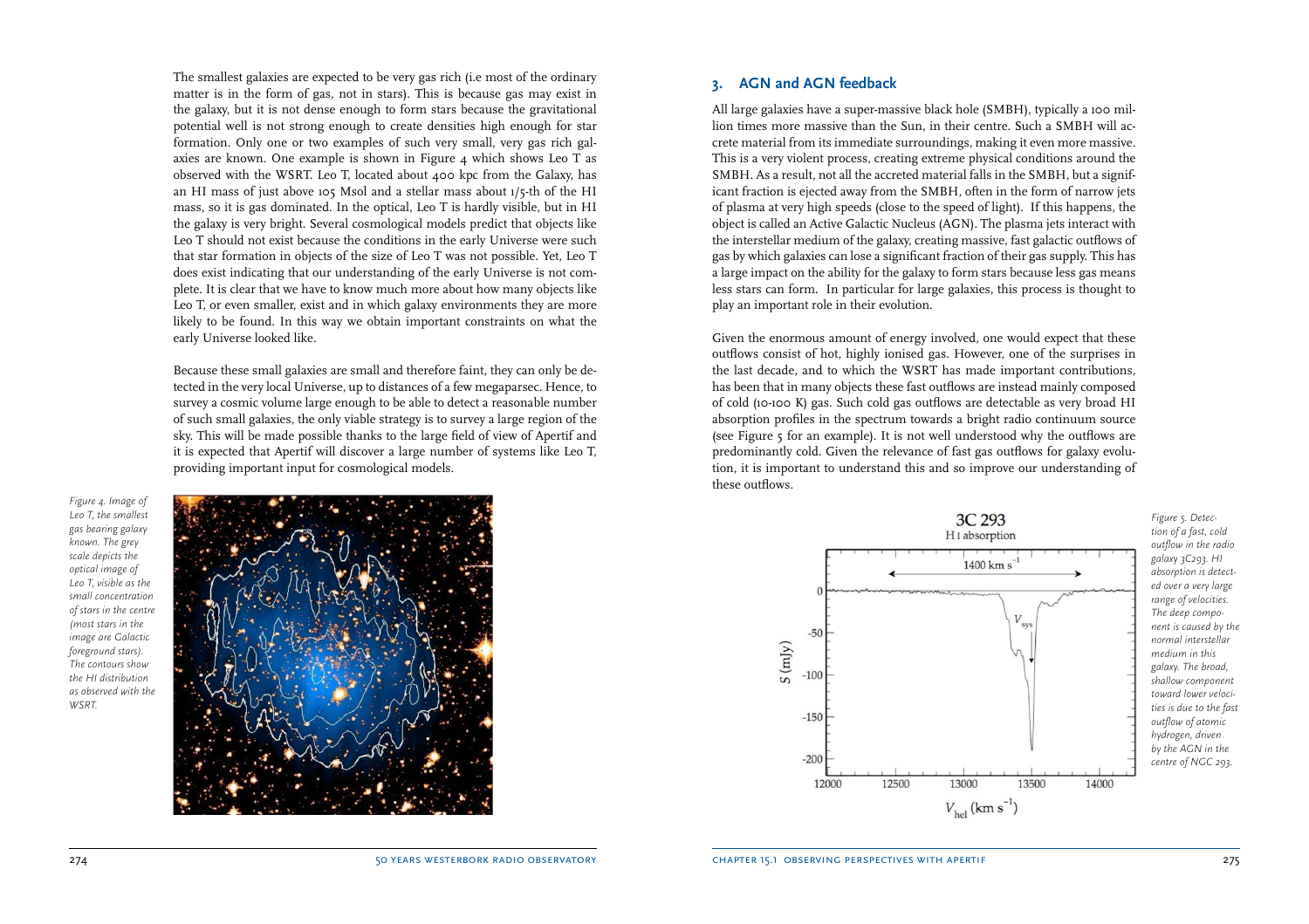*Figure 6. Comparison of the various existing and planned continuum surveys. The lines illustrate the slope of the spectrum of typical radio sources*



Only a few dozen cases of cold gas outflows are known. Progress has been made in understanding them, but there is a very large variety in the possible conditions around the SMBH. For example, some AGN are much more powerful than other AGN (by many orders of magnitude) and the conditions (temperature, density) of the gaseous medium around the AGN can also be very different from galaxy to galaxy. Currently available observations have not covered yet the possible parameter space, limiting a full study of these fast outflows.

Obviously, the large Apertif surveys will allow to inspect the HI spectrum towards every radio continuum AGN in the survey volume. It is expected that several hundred cold outflows will be discovered, covering a much larger parameter space than available currently. This will greatly help in making better models of the mechanisms driving these outflows. Moreover, this survey for cold outflows will be blind, i.e. not only of pre-selected subsamples of sources but of every source in the survey. This will reduce selection effects.

#### **4. Radio continuum and the synergy with LOFAR**

Because of the broad observing band, every Apertif observation can be used for HI science as well as for studies of the radio continuum of galaxies. This means that the Apertif HI surveys will also result in a deep, high-resolution continuum survey over the same area. The information from this continuum survey can be used to address many topics relating to galaxy evolution. For many galaxies, the radio continuum emission is caused by the star formation in these galaxies. Hence, the Apertif continuum data forms a nice complement to the HI information on the gas properties and will help address the issues discussed above.

The improvement offered by the Apertif continuum survey is very significant. For example, compared to the NVSS (the main continuum survey done with the VLA), the Apertif survey will be about a factor 50 deeper and will have a spatial resolution a factor 3 better (see Figure 6). But an important and unique strength of the Apertif continuum surveys is the synergy with the LOFAR surveys and this will remain an important advantage over any other instrument until SKA1-Mid and SKA1-Low will become available. The relative sensitivities of LOFAR and Apertif match the spectrum of the typical radio source.This implies that most sources will be imaged by both instruments with similar signalto-noise and resolution. This, for sources detected in both surveys, flux density measurements at 60, 120 and 1400 MHz will be obtained, thus spanning more than a factor 10 in frequency range. This wide frequency coverage is extremely valuable for understanding the nature of the detected sources.The resulting radio colour-colour diagrams will be a powerful tool to spectrally discriminate between radio sources with extreme radio spectra such as diffuse emission from clusters, very distant radio galaxies and GPS/CSS sources. For nearby resolved sources it will instantly yield spectral index and spectral curvature maps, a very rich source of information to constrain many physical parameters and processes.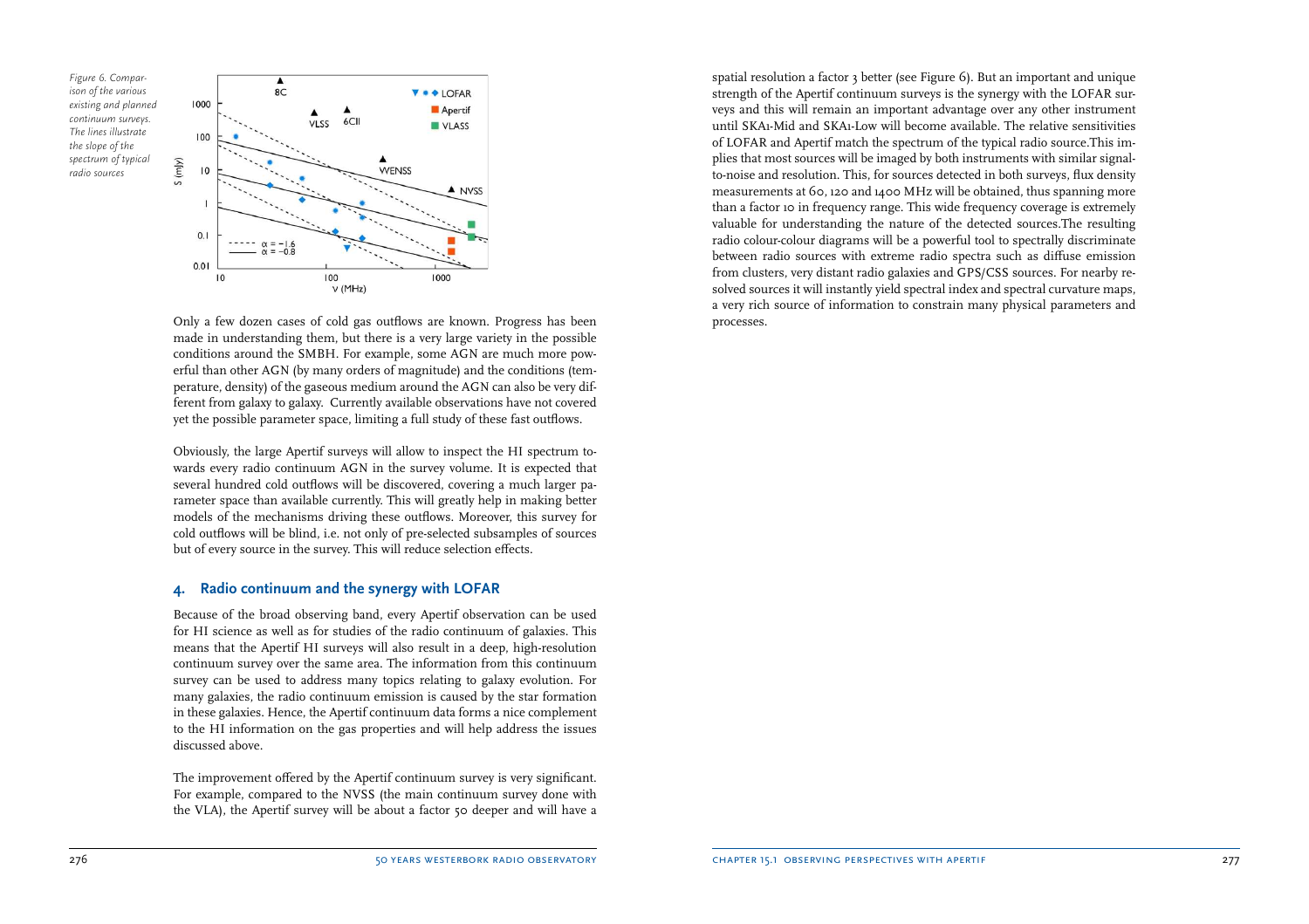# **Exploring the time-varying Universe**

# **Chapter 15.2 ARTS, the Apertif Radio Transient System**

Joeri van Leeuwen\*

Compared to the pre-2017 Westerbork SRT, the factor 40 increase in field-of-view enabled by Apertif allows for all-sky surveys with unprecedented sensitivity and speed. ARTS, the Apertif Radio Transient System, extends thi ompared to the pre-2017 Westerbork SRT, the factor 40 increase in fieldof-view enabled by Apertif allows for all-sky surveys with unprecedented sensitivity and speed. ARTS, the Apertif Radio Transient System, extends abling precision neutron-star timing, unique searches for fast transients such as pulsars and Fast Radio Bursts (FRBs), and extremely sharp imaging through VLBI. ARTS is a tied-array beamformer and a time-domain back end that turns these new receivers into high-speed and very high resolution cameras.

*Apertif on WSRT, 2018*



#### **Looking for new pulsars and FRBs**

\* ASTRON, University of Amsterdam, The Netherlands

Throughout the Universe, many short bright radio bursts go off. Some of these are emitted by pulsars, acting as Galactic radio lighthouses. Others originate from far outside our Galaxy, and appear to represent enormous explosions. Such Fast Radio Bursts (FRBs) are extremely bright flashes of radio light that travel billions of light years to reach Earth. They were discovered a decade ago, but their nature continues to be largely unknown. Given the energies involved we expect that both the pulsars and the explosive bursts can provide fundamental insights into matter and gravity, which permeate our Universe. Thousands of FRBs must go off in the sky every day, but only a few dozen have been seen (Petroff et al. 2017).

To improve our understanding of pulsars and FRBs, we need find more and study these better than before. Given their unpredictability and short duration, millisecond bursts, these new discoveries can only happen with instruments that have high sensitivity, a wide field of view, and can measure fast, fleeting events.

ARTS is such an instrument: it combines the revolutionary new Apertif front ends (the eyes), with an exceedingly powerful hybrid supercomputer (the brain), operating using new firmware and software algorithms (the thoughts). To find FRBs, ARTS continuously makes a high-speed movie of the radio sky, at 20.000 frames per second. Using that technique, we will search the entire Northern Sky to determine the origin of some of the most powerful flashes and explosions in the Universe.

#### **Successor to PuMa and PuMaII**

ARTS is a hybrid FPGA-GPU machine, which serves as a cutting-edge transient survey instrument, and as a pulsar-timing and VLBI backend for all WSRT users. New firmware for the Apertif Uniboards to produces up to 468 (!) simultaneous tied-array beams -- already approaching SKA requirements, now. These can fill out the entire Apertif field of view for dedicated transient searching. Furthermore, a new Uniboard<sup>2</sup>-based second beam former that runs the same firmware will operate in parallel to any imaging that Apertif does. This truly commensal system thus provides the first ever 24/7 pulsar/FRB search machine in the world at this sensitivity and depth. Based on the system parameters and the all-sky rate, ARTS could discover one FRB per week (Maan & van Leeuwen 2017).

After this FPGA beamforming, signals for all these applications are further processed on a large GPU cluster. This versatile back end, the successor to PuMa and PuMaII, covers the coherent dedispersion for timing, and the full-field fast-transient search. That FRB dedispersion and search on almost 500 beams needs an amount of computing power that only the fastest supercomputers in the world can produce. Thus we designed and built a GPU supercomputer, which is completely powered by image processing chips from the gaming industry. Gamers use very powerful processors for video tasks: the Graphical Processor Units (GPUs). In ARTS we now use these chips to process the high-speed time-domain streams from Apertif. The supercomputer consists of 200 GPUs, which process 4 terabits of data per second: more than the en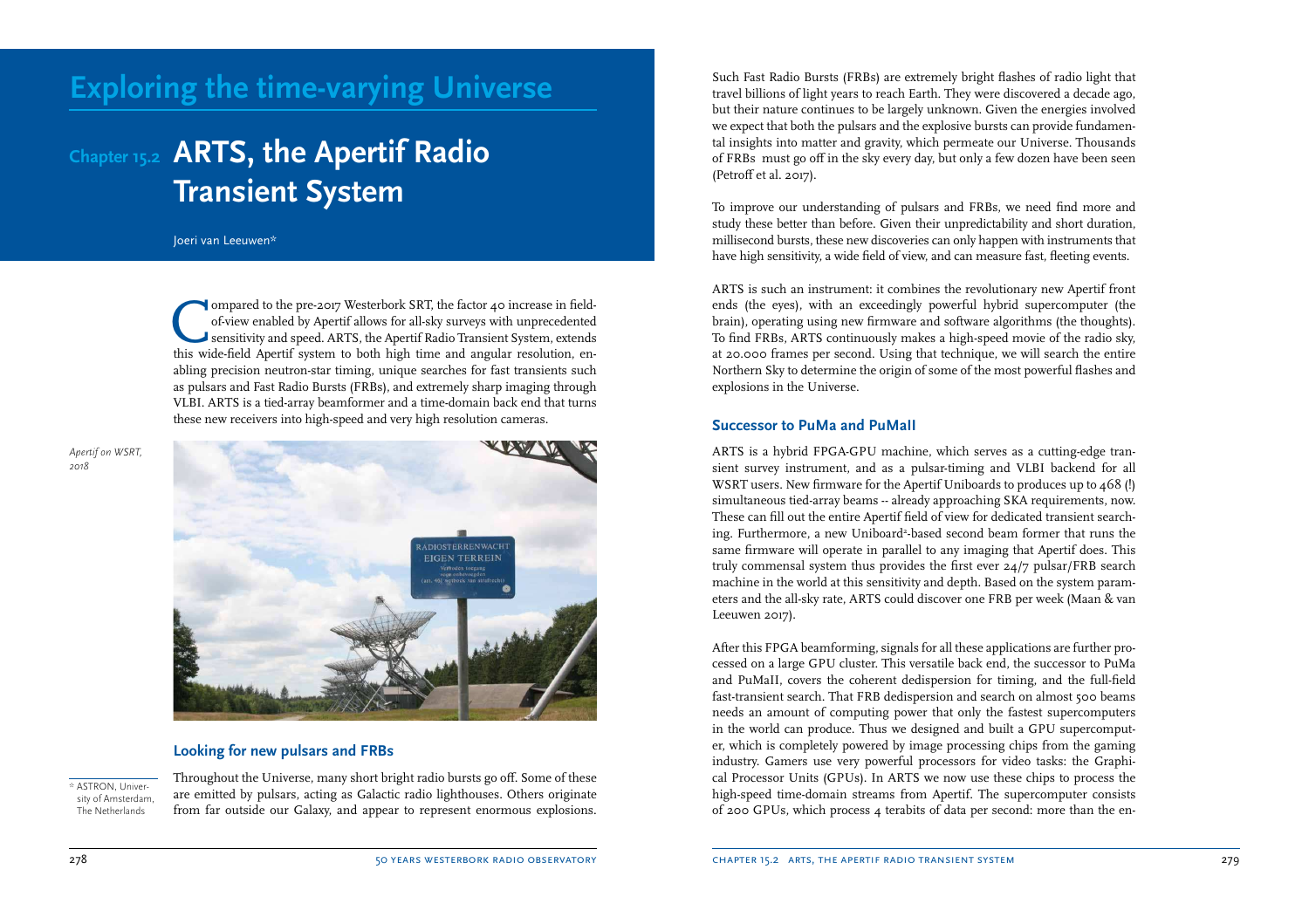*More data than the internet of the entire country.*



*The ARTS GPU supercomputer.*



tire internet of the Netherlands. With a peak compute capacity of 2 petaflops it is the most powerful GPU supercomputer in the Netherlands.

After training, the software on ARTS has the ability autonomously find FRBs amongst the millions of candidates signals. In the past much of this was done manually, but for a 24/7 telescope that produces 100s of beams, it is impossible to keep up manually with the data rate. A neural-net "deep learning" pipeline now does the candidate sifting (Connor & van Leeuwen 2018). As we detect more FRB and re-train the algorithms, ARTS will continuously learn to distinguish the flashes better and better from e.g. interference.



### **FRB Localisation**

Most FRB searches are carried out using single-dish instruments, which can only provide limited localisation, preventing detailed follow-up. ARTS has the huge advantage that it employs a fully real-time interferometer, than can immediately determine the precise location of the FRBs. We know they come from other galaxies, but for one-off bursts, we have not been able to pinpoint the exact location. And so it is unknown whether e.g., all FRBs are bright bursts from neutron stars; or that exploding stars or black holes also send out these radio flashes.

In a second step of localisation, the bursts position is further refined. The FPGA-GPU supercomputer will determine where FRBs go off within a handful of seconds. Because of the dispersive delay, the same FRB will arrive at LOFAR frequencies tens of seconds later. By triggering the LOFAR Transient Buffer Boards at the -- now known -- correct direction, arrival time and dispersion measure, these FRBs can be even better localised. We thus take two of the best radio telescopes in the world -- and combine them to produce a burst-finding machine that is far more powerful than the sum of its parts.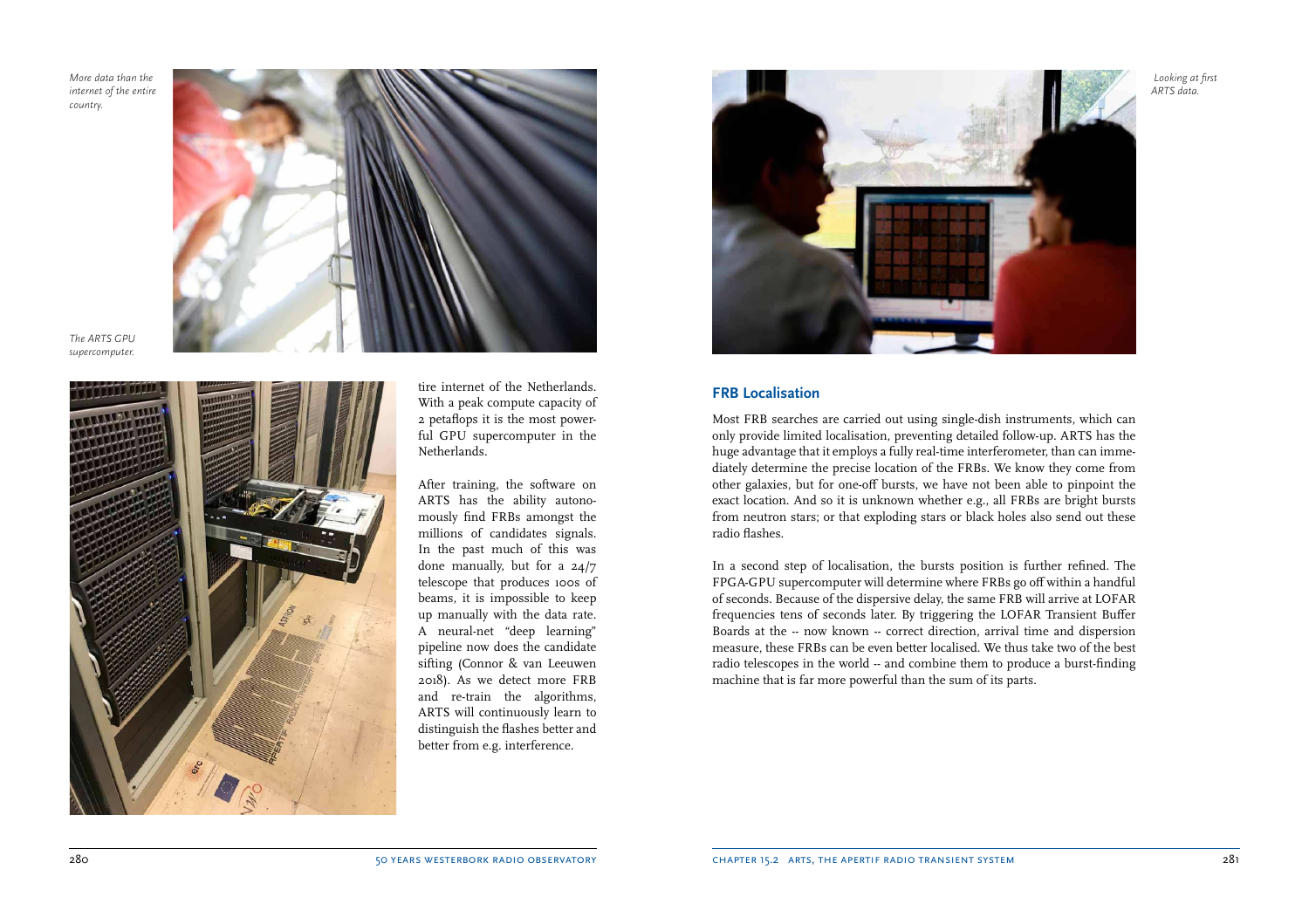# **Apertif; the next stage**

# **Chapter 15.3 From Multi-frequency to Widefield; the System**

Wim van Cappellen, Gert Kruithof\*

The ability to survey the radio sky to high sensitivity and at high resolution provides a powerful probe of a number of key questions in modern astronomy. In this fiftieth year of the WSRT, ASTRON and partners are finalisi he ability to survey the radio sky to high sensitivity and at high resolution provides a powerful probe of a number of key questions in modern astronomy. In this fiftieth year of the WSRT, ASTRON and partners 'Apertif', to become one of only two arrays equipped with powerful phased array receiver systems for that purpose. In the first part of this chapter, Tom Oosterloo sets out the exciting science case for developing such a powerful GHz-range wide field survey instrument. In the second chapter part, Joeri van Leeuwen details the instrumental expansion with ARTS to be able to observe the time-varying universe in combination with Apertif. In this third contribution, the scope and design of the combined Apertif-ARTS system are presented which will ensure that the WSRT performs as a world-leading instrument for many years to come.

#### **The APERTIF-ARTS system**

The WSRT upgrade from multi-frequency front end (MFFEs) receivers to one utilising Phased Array Feeds delivers a telescope capable of multi-beam observing such that a whole new scope of astronomical research can be realised. In this upgrade, the WSRT dishes are reused with only minor modifications, whereas the remainder of the WSRT systems are replaced with innovative technologies.

The Apertif-ARTS system is a unique telescope array in the northern hemisphere. Together with ASKAP (the Australian SKA Pathfinder) in Australia, it provides the possibility of surveying the whole sky. As an imaging telescope, the system operates with a multi-pixel aperture synthesis array on 12 dishes in dual polarization, at frequencies 1130-1750 MHz with a maximum baseline length of about 2.5km. The ARTS aspect of this system is dedicated to transient object searches and surveys, pulsar timing and VLBI. In either mode, the system observes the sky over a remarkably large field of view (8 square

\* ASTRON, The Netherlands

degrees, about 30x larger than with the MFFE receivers). This system also has the ability to process 300MHz instantaneous bandwidth – another factor of two compared to the MFFE system.

The Apertif-ARTS system has four main parts: phased array feeds in the focus of each dish, a cabin below each dish where the signals are conditioned, digitized and beam formed, a correlator in the central building to combine the signals of all dishes in parallel, and a tied-array backend. An overview of the system is shown in Figure 1.

The system components from the feeds to the correlator/beam former are common to both the APERTIF (imaging) and ARTS (time domain) aspects. It is only post-correlator/beam former that the two systems differ.



During observations radio signals from the sky are detected by the phased array feeds in the focus of the dishes. These uncooled arrays are each made up of 121 Vivaldi antenna elements, including the Low Noise Amplifiers, arranged in two orthogonal polarisations (Figure 2). A summary of the Apertif-ARTS system parameters is shown in Table 1.

*Figure 1 Overview of the APERTIF ARTS system*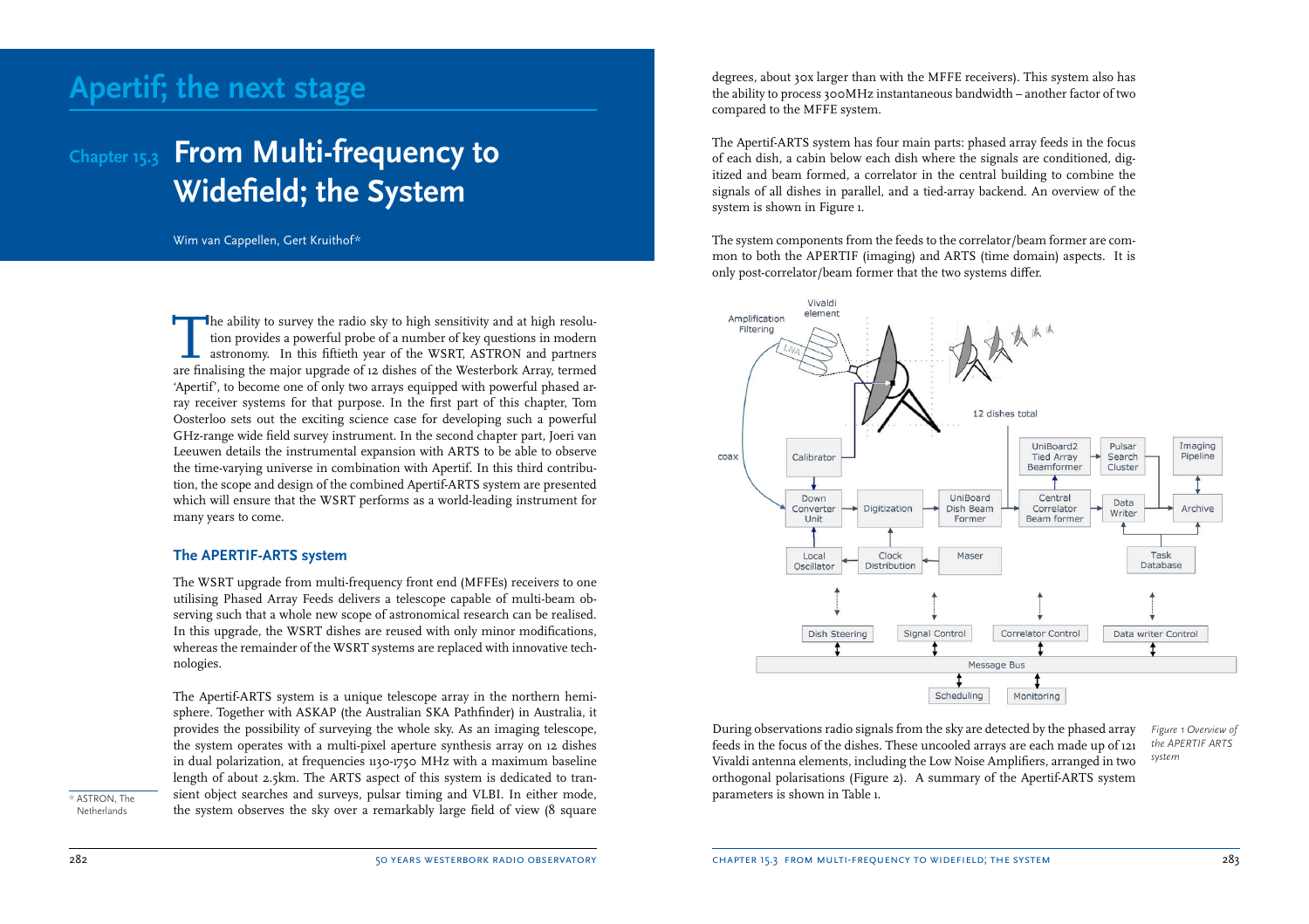*Figure 2 The phased array feed of the Apertif system as mounted in the prime focus box of each WSRT dish.* 



*Table 1: Overall* 

| Value                                     |
|-------------------------------------------|
| 8 square degrees                          |
| 40                                        |
| 13x 13/sin( $\delta$ ) arcsec2 (EW by NS) |
| 70 Kelvin                                 |
| 0.75                                      |
| 1130-1750 MHz                             |
| 300 MHz                                   |
| $384 * 64 = 24576$                        |
| 0.5 mJy/beam over 16 km/s                 |
| 10 µJy/beam over 300 MHz                  |
| $10 - 25%$                                |
| 33 arcmin                                 |
| 15x                                       |
|                                           |

After filtering and amplification, the radio frequency signals are transported over coaxial cables to the telescope cabins. Here the signals are conditioned, digitized and beam formed. After conversion to an intermediate frequency, the signals are digitised by 8-bit analogue to digital converters at a sampling clock rate of 800 MHz. The raw data rate per phased array feed for two polarizations is 800 Gbps , i.e. then effectively 300 MHz is digitized into 781 kHz wide sub bands. Each of these bands is processed independently.

Figure 3 shows one Apertif dish beam former capable of processing a single polarization of one phased array feed. It shows a backplane board with eight digitizer boards plugged into the left side and two of the four UniBoards used (see below and also Chapter 10) mounted at the right side. The dish beam former combines the responses of all elements into 40 compound beams, reducing the data rate by a factor of almost 3. Each dish uses an online calibration system to stabilise the compound beam patterns. A switched noise source in the apex of each dish is used to monitor and compensate temporal gain and phase variations of the receiver chains. Each dish beam former sends its output over optical fibre to the central signal processing unit which then either correlates the signal for imaging observations (APERTIF) or beam forms the signal for time domain observations (ARTS).

The combined data rate into the central correlator/beam former for all 12 dishes is about 3.5Tbps: this makes it one of the most powerful signal processing systems used in Radio Astronomy today. During imaging observations, we can



*to Digital conversion on the backplane of the Dish Beam Former Boards (housing removed)*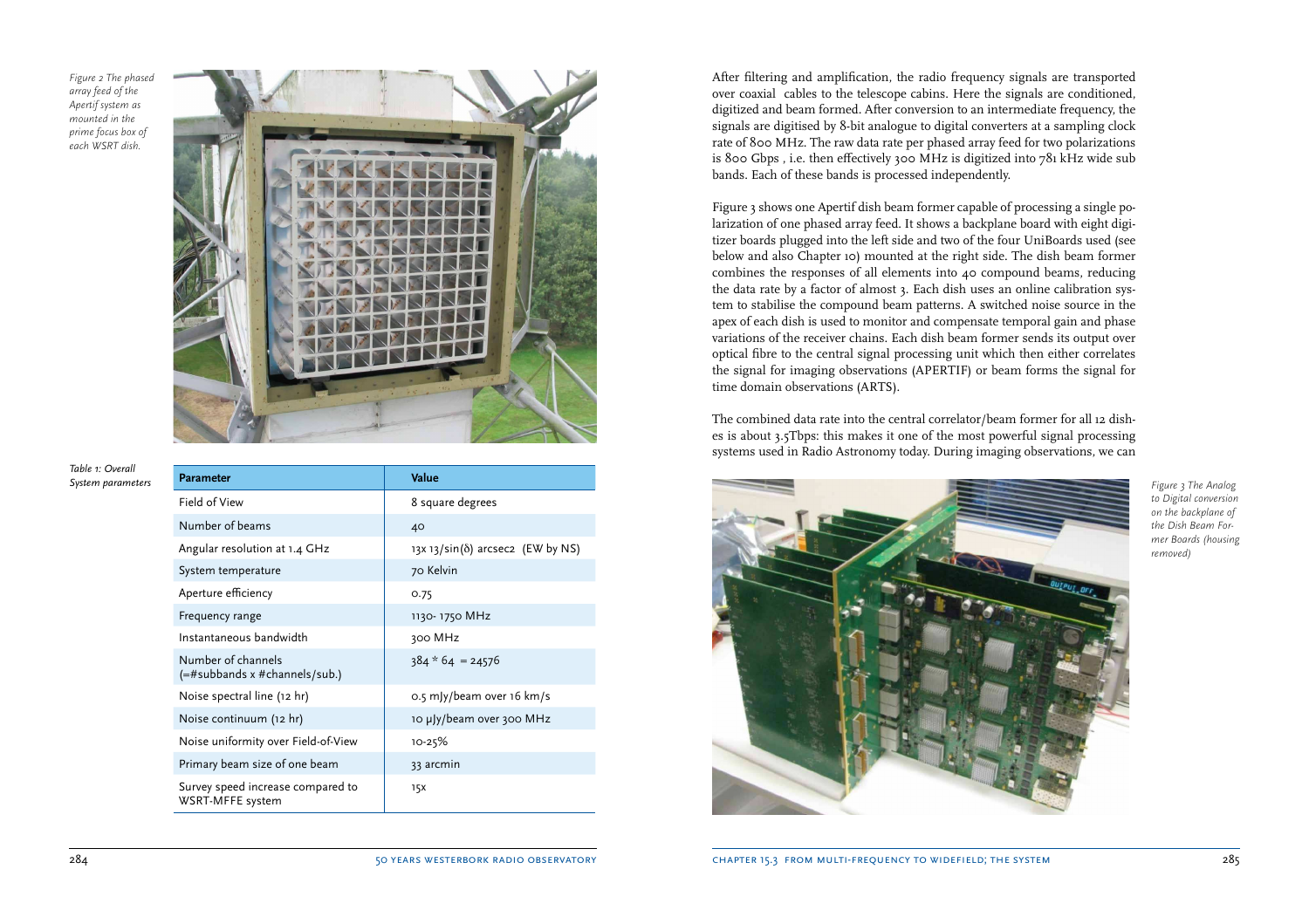also do commensal observations of radio transients via the dedicated tied array beam forming unit, thus maximising the scientific output of each observation. ARTS can create up to 12 tied array beams to fill a single compound beam.

The system uses both first and second-generation versions of the powerful "UniBoard" digital signal processing systems. These systems have been developed by ASTRON and partners in the EC-FP7 Radionet3 program. These boards have been specially designed to handle the extreme data streams in real time. The dish beam formers and the central correlator/beam former use the first generation UniBoard. Each dish has 8 UniBoards (4 per polarisation), and the central signal processing unit has 16 UniBoards. Each UniBoard has 8 FPGA's (Field Programmable Gate Arrays), storage memory and about 10.000 connections in 14 Printed Circuit Board layers between the components. Interestingly, this single board has about the same number of connections between the components as shown on the backplane of the DLB (see Chapter 10). In correlator mode, the complex sub bands of each telescope beam are Fourier transformed into 64 channels of about 12 kHz width, cross multiplied and integrated.

The tied-array backend for transient surveys, pulsar timing and VLBI uses UniBoard2. This second generation UniBoard is the first of its type to use the Arria10 20 nm chip and also the first such system that can achieve a processing rate exceeding  $1$  Tbps.

A Monitoring and Control framework is used to schedule each observation, steer all the components in the signal chain and monitor the entire system during observations. The framework is

> 5. The end result after calibration and imaging is an image cube of 300 MHz depth and a large field of view.

4. The signals from 12 dishes are then correlated.

2. Multiple Vivaldi antennas are required to sample the signal in the focal plane.

1. Plane waves at an angle to the central axis are reflected to an area in the focal plane (shown here for one direction). The compound beam pattern is chosen to allow easy mosaicking

3. The signal from each antenna is multiplied by a weight and then summed to give the compound beams of a dish.

# **An overview of the Apertif Phased Array Feed principles** Gert Kruithof, Carole Jackson

The key topics of an international workshop in Sydney, Australia (2017: www.pafworkshop.org/) emphasised the technologies, science and applications of so-called Phased Array Feeds (PAFs) . Whilst the focus was on Radio Astronomy as the originating discipline, the use of PAFs in other applications were noted e.g. in the next generation 5G telecom infrastructures. This, and other similar reviews demonstrate the potential of the PAF technology. Having been steadily developed over the last two decades, we are at the time when PAFs are mature and installed as 'live' systems.

Recognising the potential of aperture arrays in general for either or both of SKA and LOFAR, ASTRON commenced research in the underlying concepts in the mid-nineties. This provided the foundation for ASTRON to drive the concept to maturity with the Apertif system for the Westerbork Synthesis Radio Telescope.

Whilst other parts of this contribution discuss the details of the innovations demanded by the PAFs, we take this opportunity to summarise how these systems work in principle:

We should first consider the case of a single dish telescope: A single pixel horn feed mounted at prime focus of a parabolic dish is sensitive to the incoming radiation (a plane wave) from an object aligned with the central axis of the dish. In fact *only* the incoming waves on the central axis are focused in the feed area of the focal plane. Incoming waves at other angles are not detected.

To detect off axis signals requires a larger area receiver in the focal plane region. The challenge has been to design a receiver of many adjacent antennas, spaced less than half one wavelength apart.



In this type of receiver, each antenna collects a part of the signal at the focal plane. By applying weights to the signals from each antenna before summation, we can reconstruct the wave across a wide area of the focal plane (and thus, the wave that arrives at angles off the main axis). In fact, this type of receiver allows for effective "reconstruction" of the signals received resulting in a high efficiency array feed with small

smooth frequency response. The phased array feed in the ASTRON Apertif system is one manifestation of a focal plane feed with an array of 121 Vivaldi antennas in each receiver. This receiver collects signals from a circular area of 8 square degrees on the sky. This area is distributed across 40 beams arranged in a hexagonal pattern. Each beam is formed (in our terminology we call this 'beamforming') by adding the

signals of a subset of antennas, with each signal assigned a very specific weight. Obviously, this demands intense, high-data-rate signal processing techniques to make it all work - this challenge has been solved as part of the Apertif system.

Secondly, what does it mean for Apertif as a survey (and more!) instrument? Sometimes termed a radio 'camera', the array feed is termed as 'dense' – it is able to form tens of optimised ('shaped') and overlapping compound beams on the sky electronically. As this type of phased array feed is uncooled, it operates at ambient temperature. The noise temperature of each beam is higher than the equivalent single pixel (e.g. horn) cryogenically cooled feed. However, Apertif has 40 instantaneous beams that more than compensate for this. Combined with the increased efficiency (i.e. less loss of signal) a net survey speed increase of the WSRT of 15 times results (see Table1).